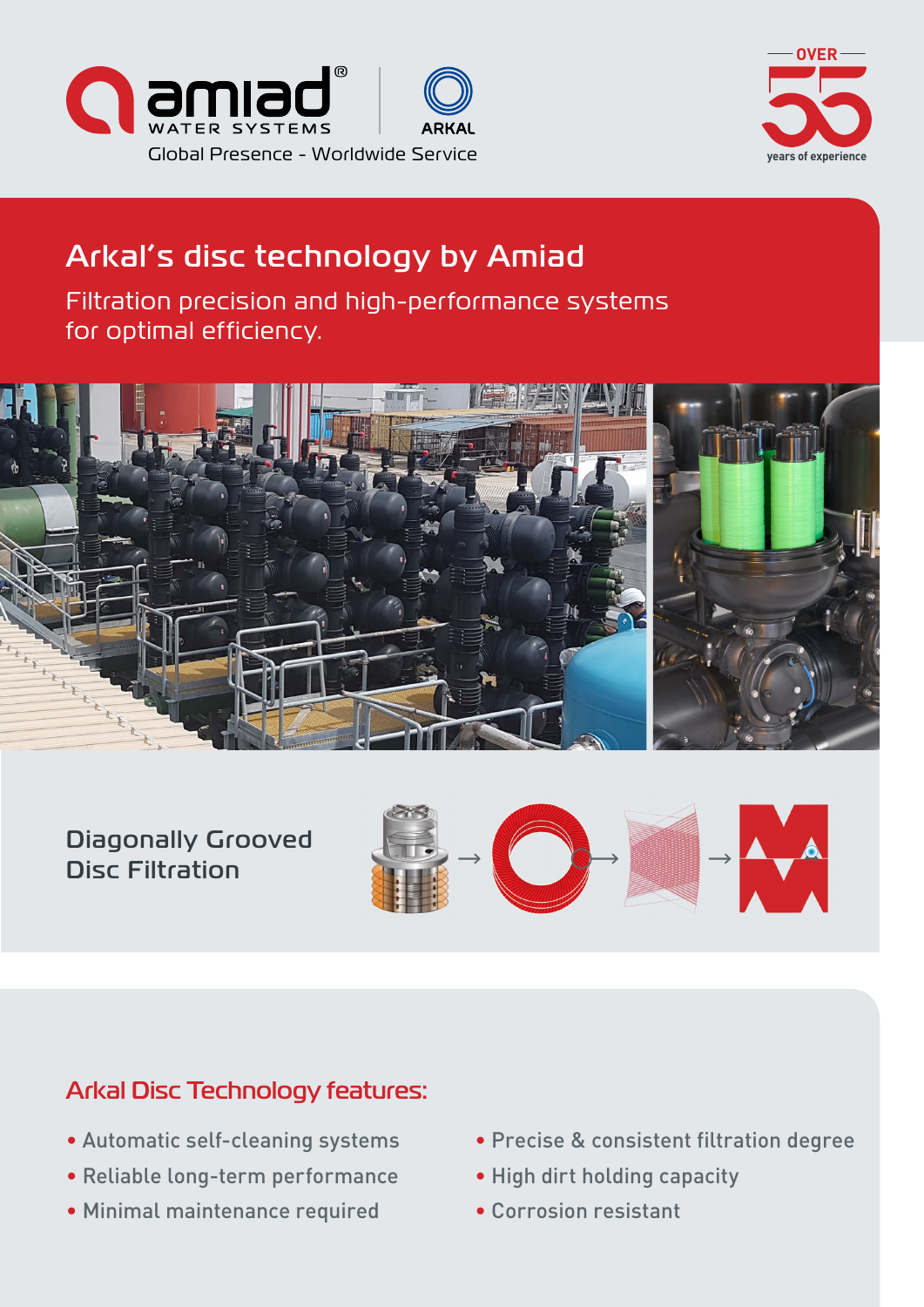# Arkal's Disc Filtration - Spin Klin™

The Arkal Spin Klin<sup>™</sup> series are modular, all polymeric, automatic disc filters with a patented self-cleaning backwash mechanism and virtually unlimited flow rates with available filtration degrees of between 20 to 400 micron. The Spin Klin™ filters are highly suitable for corrosive water applications due to their polymeric structure. Spin Klin™ solutions have been successfully implemented in a wide range of applications worldwide: protection of drip irrigation, industrial processes such as cooling and process water, municipal city water purification, wastewater reclamation and pre-membrane filtration applications for sea water desalination.

### Single pass Vs. Arkal's Multi-pass



#### **Surface filtration**

Other suppliers offer single pass discs ("Wall Discs") with each disc side being different. This leads to basic single crossing points between the clean and the dirty sides and a less effective surface filtration **.mechanism**



#### **Depth Filtration Mechanism**

Arkal's multi-pass discs are diagonally grooved from both sides in opposite directions, creating a matrix of consecutive crossing points which form multiple particle traps to **allow only clean water to** flow through.

#### **Filtration degree precision**

Amiad uses the world-wide recognized ISO 18471 as its standard test to verify its discs' filtration degree, creating a direct correlation between its filtration degree declaration and actual performance of its filters. The graphs below show the inlet/filtrate clogging time ratio between Amiad and its competitors, in tests performed with 20, 50 & 100 micron-declared discs.



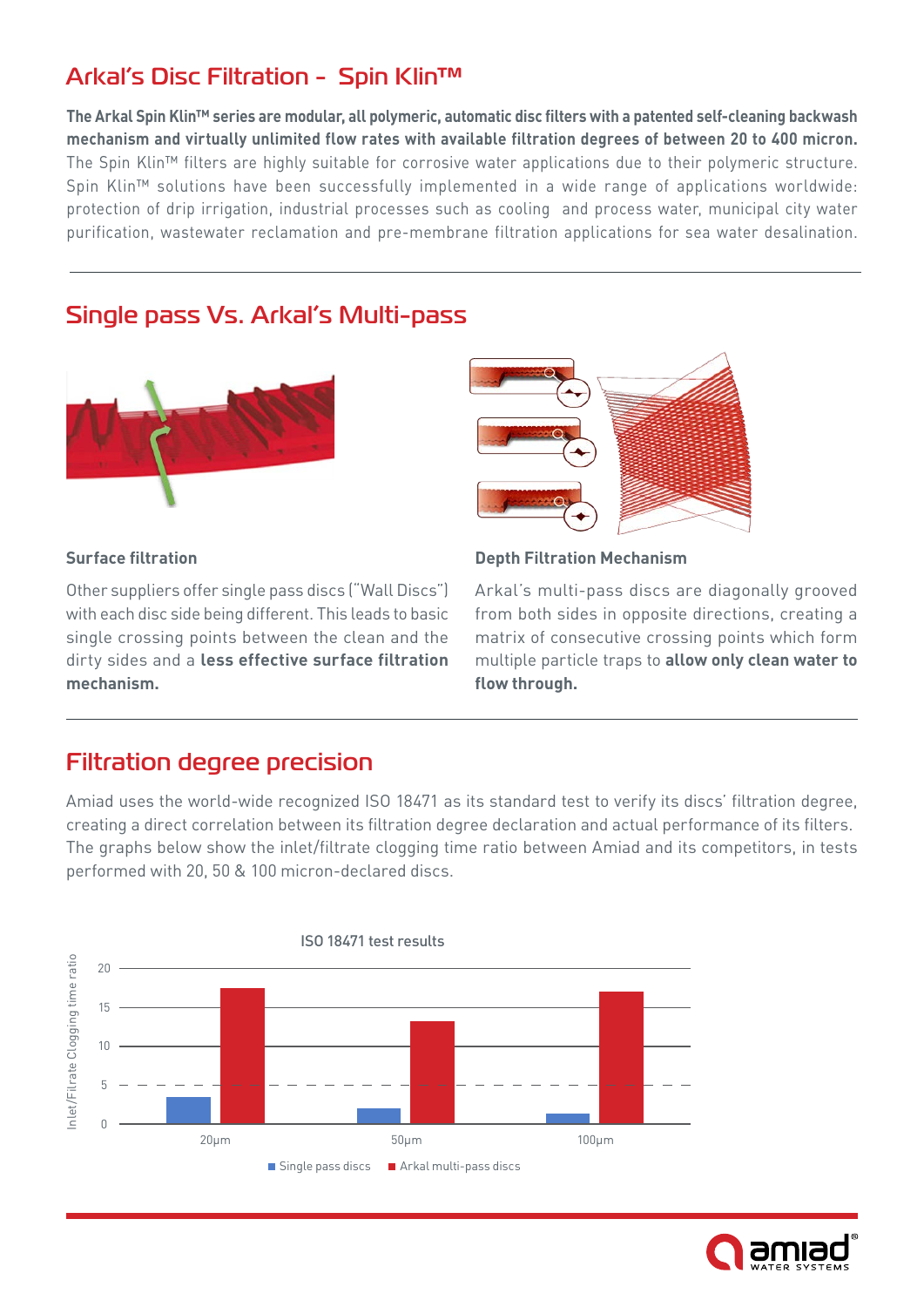# Results Matter - Filtration integrity

Inspecting the 50um filtrate under microscope indicated that while Arkal discs provide 99.99999% removal of >200µm particles, the single-pass discs showed only 97% removal rate. In the filtrate that passed the competitors' discs, one could find particles more than **4 times larger than the declared filtration degree** flowing through the filter.

Protected by Single pass disc Protected by Arkal multi-pass disc



# Dirt holding capacity

- Longer filtration cycle
- Lower energy demand (lower avg. dP)
- Reduced backwash volume
- High recovery rate
- Longer maintenance intervals
- Less wear and tear
- Reduced total operational cost
- Longer filter life span



In multiple tests with various filtration degrees and various water qualities we have found that single pass disc filters require between 2 to 20 times (!) more backwash cycles compared to Arkal disc filters.

# Downstream protection

The depth filtration effect of Arkal's multi-pass discs helps the filter element to stop more particles and give better protection to the equipment downstream.

\*Note the difference between the control filters (below), downstream the disc filters, note the amount of .material which passed through single pass discs to the control filter versus the ones protected by Arkal's discs.



Protected by Single pass disc Protected by Arkal disc